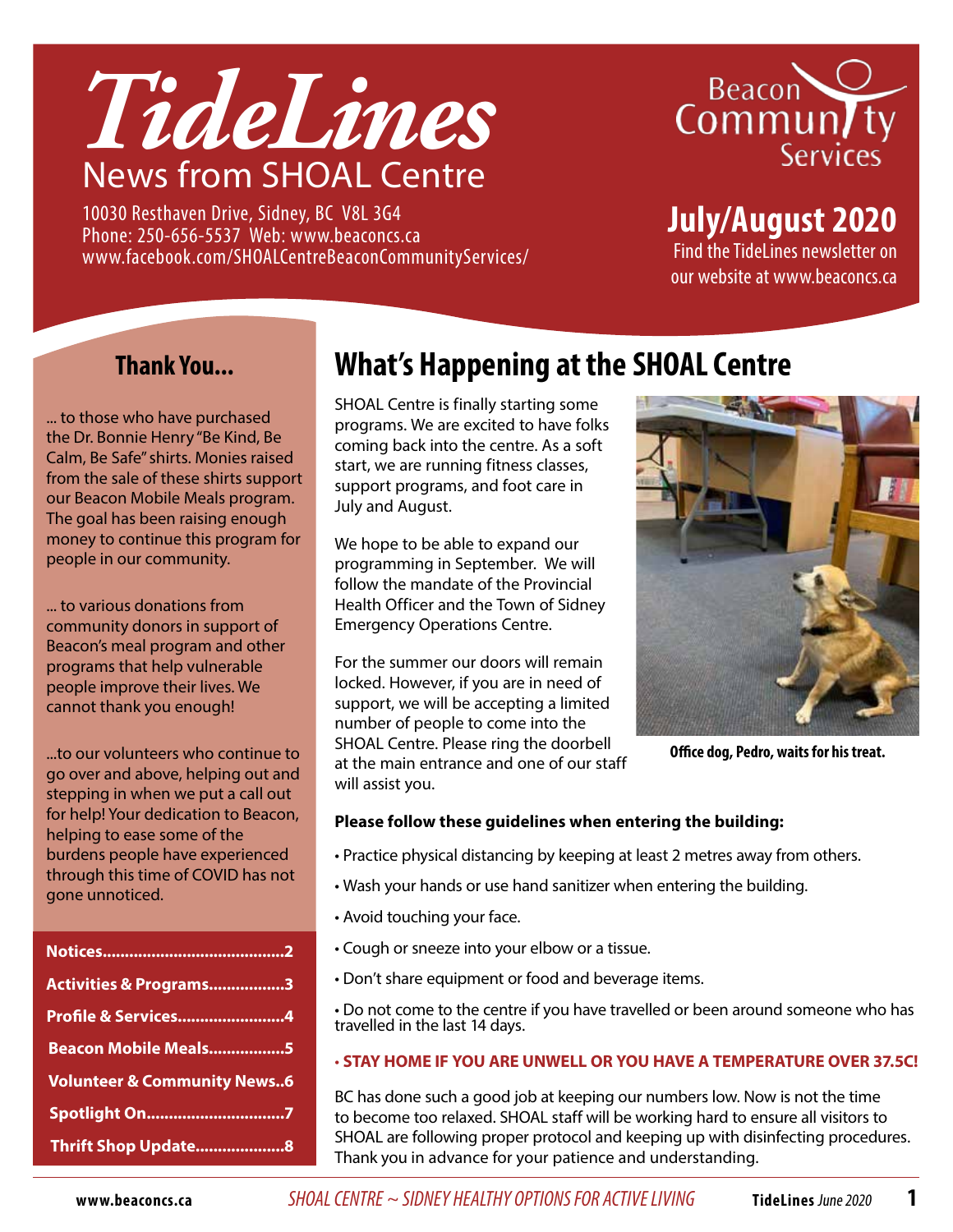

## **From the Director's Desk**

**Glenys Cavers, Director of Volunteer and Seniors' Services** *Beacon Community Services*

778-426-8766 gcavers@beaconcs.ca

Thank you all for your patience over the last four months; it's hard to believe that the SHOAL Centre has been closed this long. We are looking forward to opening with the new protocols we've put in place. Our limited re-opening begins July 6th with a few fitness classes and activities running over the summer. Stay tuned to this newsletter as well the the Beacon Community Services website (www.beaconcs.ca) to keep up to date on any changes throughout the summer.

We will continue to be the hub agency for BC 211's Safe Seniors, Strong Communities program including grocery shopping, wellness checks, and meal delivery. If anyone is in need of support, please contact us (250-656-5537). There is more information on available services on page 4 of this newsletter.

I hope that everyone has a wonderful summer. Please take care, stay safe, and see you soon!

# **Notices**

#### **Holiday Hours**

Happy Canada Day! SHOAL Centre will remain closed on Canada Day, Wednesday, July 1st and Monday, August 3rd for BC Day. We hope you have good celebrations on these days with a family get together or BBQ! Being outside is a great way to get together with a small group of friends and family while remaining physically distant from each other. Bring your own burger and snacks and meet for a picnic! Finding new ways to connect with others while remaining safe just takes a little thinking outside of the box.

## **Blooming Patio**

The patio at the back of SHOAL once is blooming beautifully once again. A big thanks to the Independent Living residents for planting and caring for the patio for all to enjoy. We hope you can stop by for a physically distant visit with

a friend and enjoy them as well. **Please note:** the patio will not be open during lunch and dinner hours as the Assisted Living residents may be seated outside for their meals.

## **What's Happening with my SHOAL Membership?**

All SHOAL Memberships will be extended at a later date. Over the next few months, we will be in contact to let you know what the membership extension will look like. Please be patient with us: we will not be extending membership expiry dates until the centre is fully open again. Please call SHOAL Centre reception with any questions or concerns at 250-656-5537.

## **Sidney Street Market**

One thing we always look forward to every summer is the Sidney Street Market. Normally, we have a booth, manned by staff and volunteers to inform the public about what we have to offer at SHOAL. We will miss being part of it this year! Interested in purchasing some of the items that are usually available at the market? Go to sidneystreetmarket.com for more information.

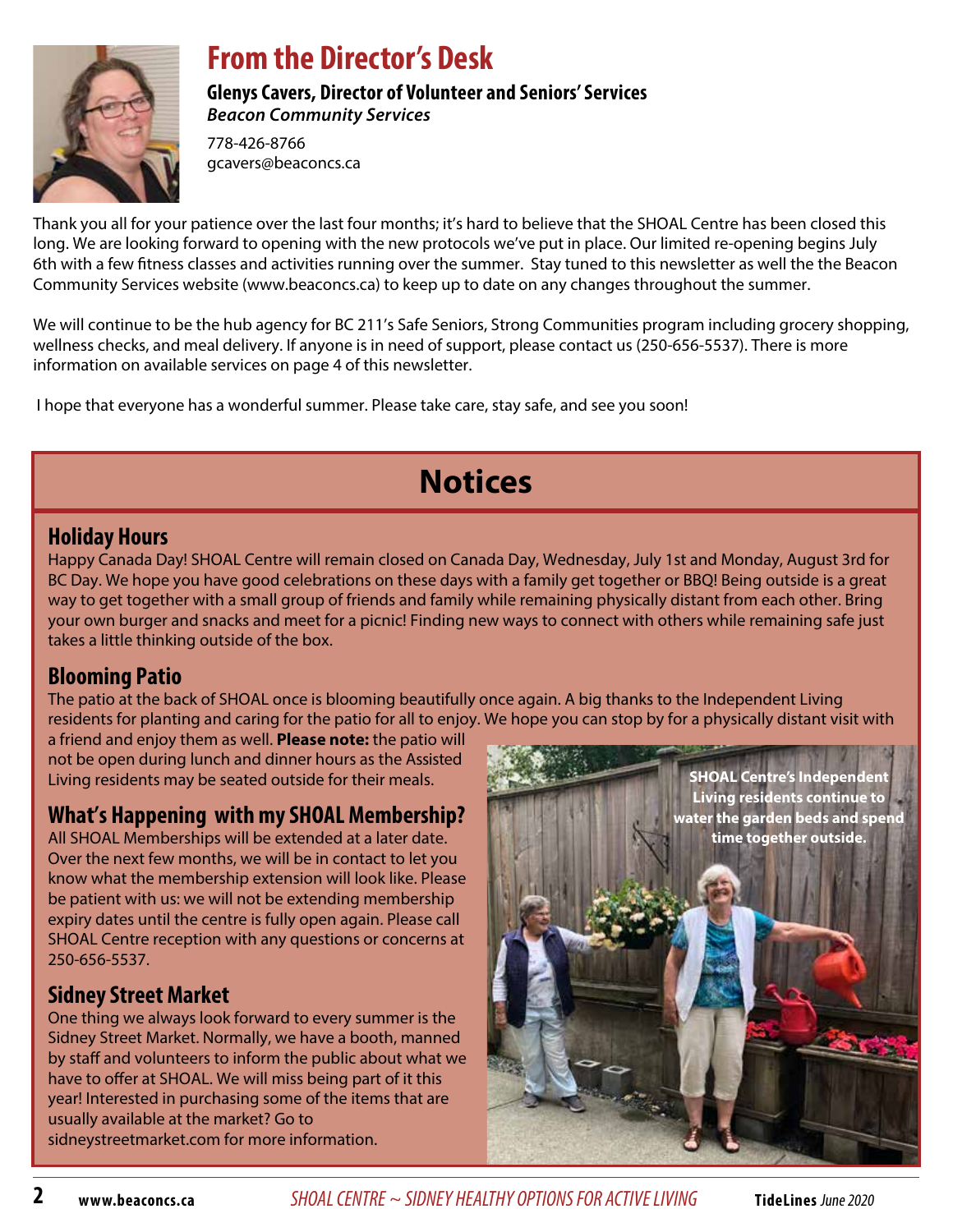# **News from the Activity Office**



**Jennifer Van Es, Activities and Rental Coordinator** 778-426-8771

jvanes@beaconcs.ca

*Call 250-656-5537 to register.* 

**We are happy to have the opportunity to have a few activities available for the months of July and August. Please note:**

- • **All activities require registration and a schedule. We cannot allow any drop-ins at this time.**
- • **All sessions start the week of July 6th. No sessions on BC Day civic holiday on August 3rd.**
- • **Only current SHOAL Centre members are able to attend activities at this time. It will be revisited in September.**

**We have developed protocol for the programs we have started at SHOAL. When you arrive for your classes, please:**

- **1. Wash or sanitize your hands upon arrival.**
- **2. Sign in with your instructor.**
- **3. Each class will have its own procedure for the use of equipment and the space you will be in for the class.**
- **4. Wear a mask if required by your instructor.**
- **5. Do not come if you have travelled or been around someone who has travelled in the last 14 days.**
- **6. DO NOT COME IF YOU ARE UNWELL.**
- **7. DO NOT COME IF YOU HAVE A TEMPERATURE OF 37.5C OR HIGHER. TEMPERATURE CHECKS MAY BE MANDATORY.**

#### **Dementia Caregivers Support Group**

**Date:** Wednesday July 8 & August 12 **Time:** 1:30 – 3pm

This group is for those who are caring for someone with a diagnosis of dementia or Alzheimer's disease. Participants must connect with facilitator before attending. Call 778-426-8771 for more information.

#### **After thoughtful consideration and planning, we are pleased to offer:**

#### **Sr Fit Bootcamp**

**Date:** Mon/Wed/Fri **Time:** 8 - 9am **Class Max :** 12 **Cost:** \$55/11 classes An advanced class that alternates between standing, low impact choreography and standing upper - body strength work. This class is suited for advanced levels.

### **Sr Fit Level 1**

**Date:** Mon/Wed/Fri **Time:** 9:30 - 10:15am **Class Max :** 12 **Cost:** \$45/11 classes This circuit formatted class will increase muscle strength and range of movement, and improve activities for daily living. Your instructor can modify the exercises for your fitness level. This class is suitable for those that can get down and up from the floor.

#### **Sr Level 2**

**Date:** Mon/Wed/Fri **Time:** 10:45 - 11:30am **Class Max :** 12 **Cost:** \$45/11 classes This circuit formatted class will increase muscle strength and range of movement, and improve activities for daily living. You'll have a chair for seated exercises and standing support. Floorwork will occur. However, your instructor can modify the exercises for your fitness level.

#### **Balance Booster**

**Date:** Tues/Thurs; July 7 - August 13 & Aug 18 - September 24 **Time:** 9 - 10am **Class Max:** 12**Cost:** \$110/12 classes This slow paced class targets balance by using safe and effective exercises to increase strength, mobility and balance; engaging all muscles while freeing your joints and increasing mobility. This easy to follow full body technique works to make you feel more energetic.

## **Chair Fit**

**Date:** Tues/Thurs **Time:** 10:30 - 11:30am **Class Max:** 12**Cost:** \$45/11 classes This class is designed to improve strength and mobility while being seated on a chair, with some exercises off the chair. Learn strategies that you can do at your own pace and transfer to real life needs.

## **Gentle Fit Flow Yoga**

**Date:** Thursdays **Time:** 1:45 – 2:45pm **Class Max:** 12 **Cost:** \$50.40/month or \$12.60 per class This class will stretch and strengthen your body as you flow through a series of poses, using your breath to guide you.

#### **Gentle Chair Yoga**

**Date:** Fridays, July 10 - August 28 **Time:** 1:30 - 2:30pm **Class Max:** 15**Cost:** \$90/8 classes or \$12 per class. This popular class helps to improve breathing, strengthens your inner core and give you an overall sense of vitality and well being, while you stay seated on a chair.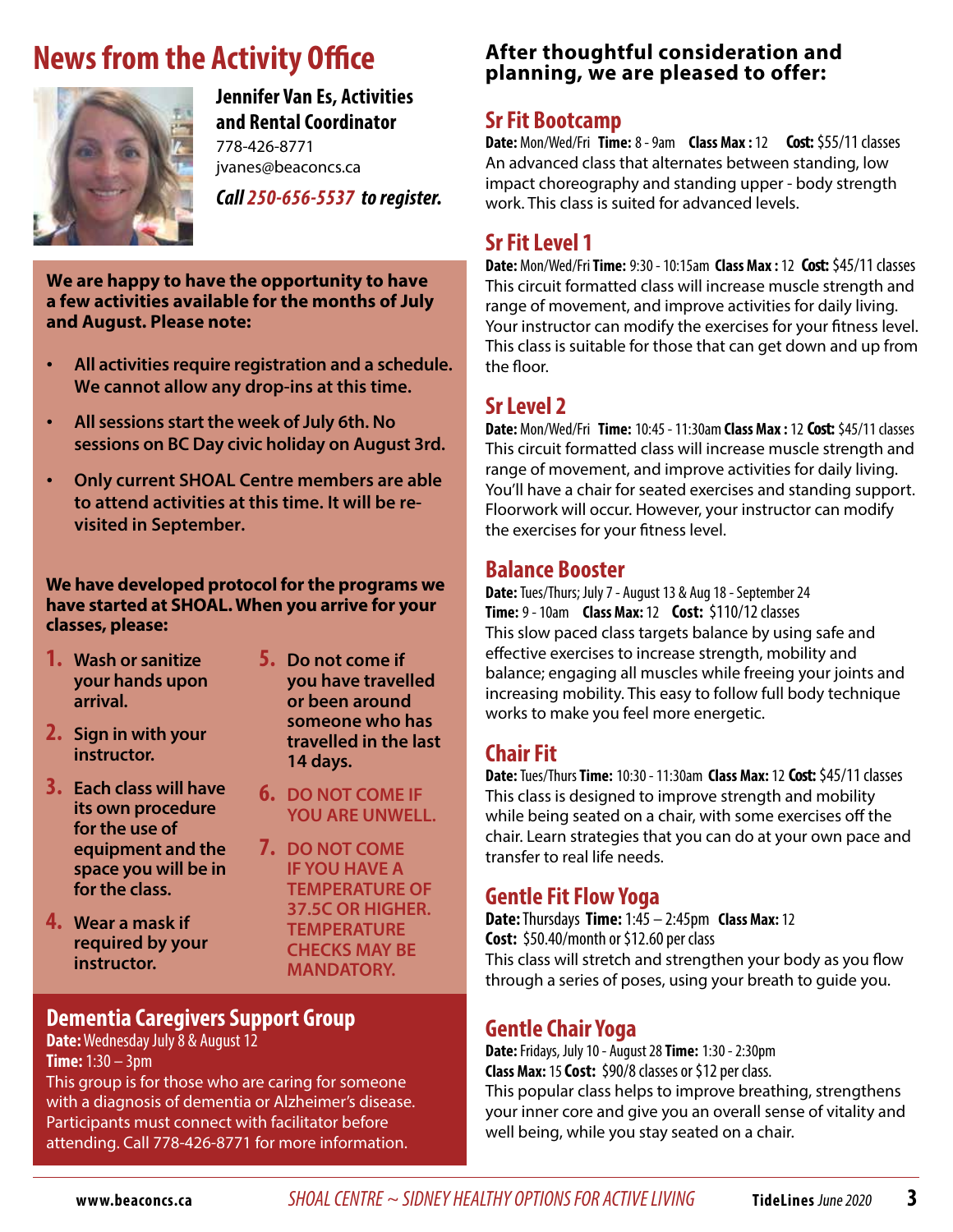# **Our Incredible Community**

**We are ready to help! If you or someone you know could benefit from any of our services, please call 250-656-5537.**

### **Grocery Shopping**

We are coordinating grocery shopping at Thrifty Foods and Save-On-Foods for seniors across Sidney and the Saanich Peninsula. If you would like to set up an account, please call SHOAL reception at 250-656-5537.

#### **Phone Check-Ins**

Beacon staff and our amazing volunteers are available to make check-in phone calls and wellness checks to anyone wanting support. If you are wanting daily or weekly communication, please reach out to us at SHOAL.

#### **\*\*Extended\*\* Beacon Mobile Meal Delivery**

We launched this new program to a rousing success! Continuing through the summer, this at home program provides weekly meals for vulnerable seniors. See page 5 for more information.

### **Tax Services**

**\*This will continue throughout the year.\*** This year we are offering a drop-off only tax service. Bring your tax documents to the centre and fill out the forms.

#### **Meal Pickup**

Don't want to cook tonight and want a hot meal? You can pick up lunch or dinner at the SHOAL for a reasonable price. We have lunch & dinner available seven days a week. Delivery may be available. More details are on Page 5.

#### **Foot Care Service**

We have two foot care nurses operating out of SHOAL every week. For Soul to Sole Foot Care contact Glynis Miller at 250-858-7729. For Your FootCare Matters, please contact Lisa Anderson at 250-516-9154.

# *PROFILE ON*

# **The Tides at SHOAL Dining Room**

When the Covid-19 crisis arrived, it changed the role of our Tides kitchen and dining room. Suddenly, the dining room could only hold our Assisted Living residents with the new social distancing guidelines. Independent Living residents could only order delivered meals. And the public was no longer allowed to visit.

Then, Beacon Mobile Meals presented a new challenge: making hundreds of meals a week to be delivered into the community. And the kitchen crew rose to the occasion beautifully. Head Chef Karen Taylor worked with the office staff to develop a four-week rotating menu of hot and frozen options. Our other chefs, Lee Greenaway and Heather Graham, have stepped up to help prepare the mobile meals while still providing lunch and dinner for SHOAL Centre residents. To sign up for Beacon Mobile Meals, please contact SHOAL reception at 250-656-5537.

**4 www.beaconcs.ca** *SHOAL CENTRE ~ SIDNEY HEALTHY OPTIONS FOR ACTIVE LIVING* **TideLines** June 2020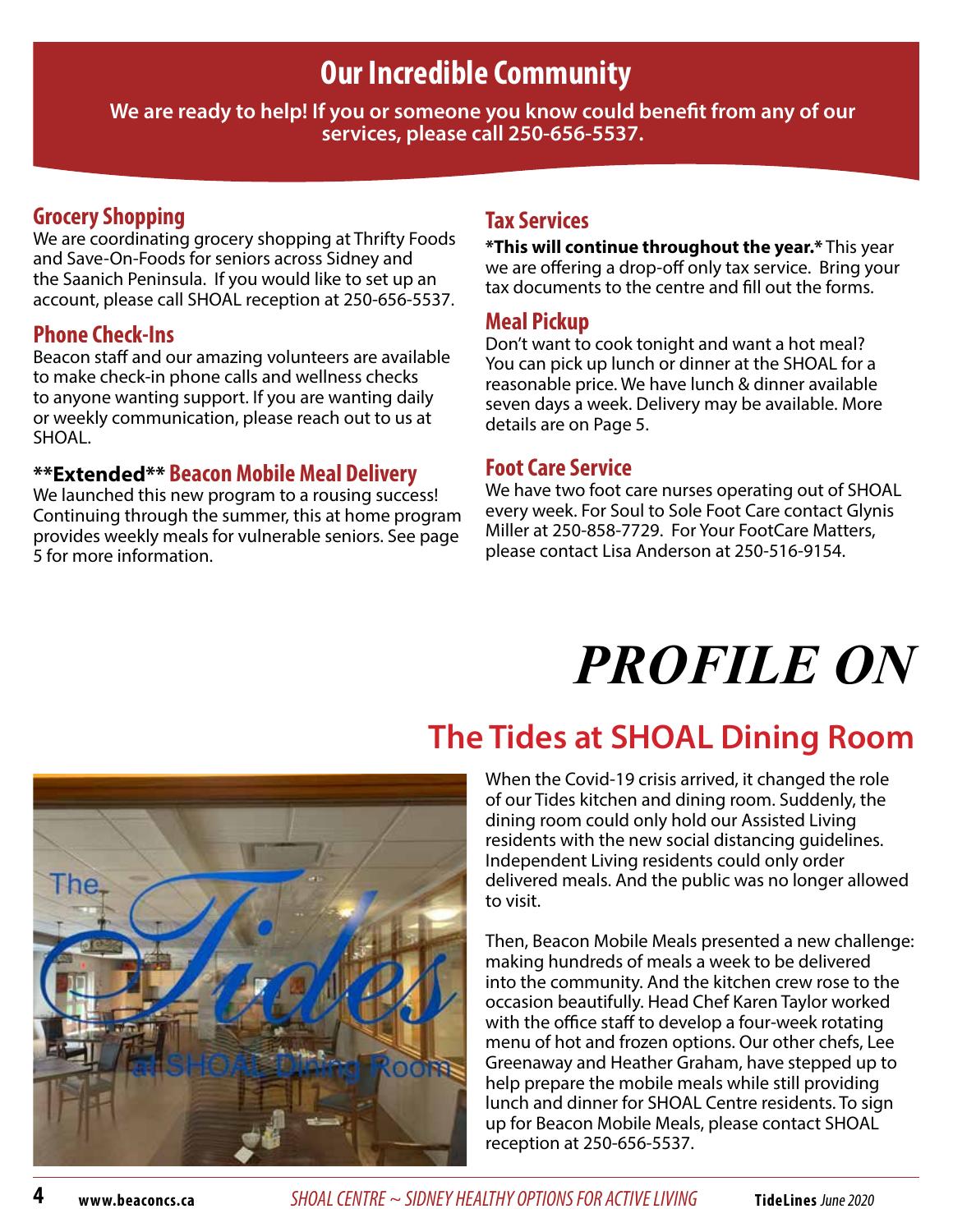# **Tides at SHOAL Dining Room**

Until the SHOAL Centre re-opens, dining room services are open for meal pickup only. Please call SHOAL reception at 250-656-5537 to order lunch or dinner or buy a meal card. Menus for the next week are released every Friday at noon. Please drop by to pick one up or call us for more information. Delivery may be available.

**Lunch:** Between noon and 12:30 pm, ring the front doorbell to pick up your meal. **Lunch Cost:** \$8 per meal or save \$1 per meal and buy a Meal Card (15 meals): \$105

**Dinner:** At 4:30 pm, ring the doorbell at the front door to pick up your meal. **Dinner Cost:** \$11 per meal or save \$1 per meal and buy a Meal Card (15 meals): \$150

All prices include tax. Gratuities are gratefully declined. *We regret that we are unable to issue refunds for meals remaining on unused cards.*



**Karen Taylor, Chef**  250-656-5537 ext. 107 chef@beaconcs.ca

# **Beacon Mobile Meals**

Due to the overwhelming success of the program as well as generous contributions from our community and non-profit grants, Beacon Mobile Meals will continue through the rest of the summer and hopefully into the fall season.

Thank you to everyone who bought the **"Be Kind, Be Calm, Be Safe" t-shirts.** The proceeds from every t-shirt sold go directly to supporting this program and other programs for vulnerable seniors.

We've been so excited to see Beacon Mobile Meals grow from eighteen clients the first week to now over a hundred clients receiving three meals a week. That is 300 meals a week (and nearly 1400 meals overall) being delivered to vulnerable seniors across the Saanich Peninsula.

Each Thursday Beacon volunteer drivers pick up the meals from the SHOAL Centre, deliver these meals into the community and check in with the seniors as they drop them off. Both the seniors and volunteers enjoy connecting so much during these physically distant visits.

If you know anyone who would benefit from this program, please call SHOAL Centre reception at 250-656-5537.



**Left: Volunteers Jonathan and Katelyn deliver one hot meal, two frozen meals, and some snacks to a senior on June 11th.**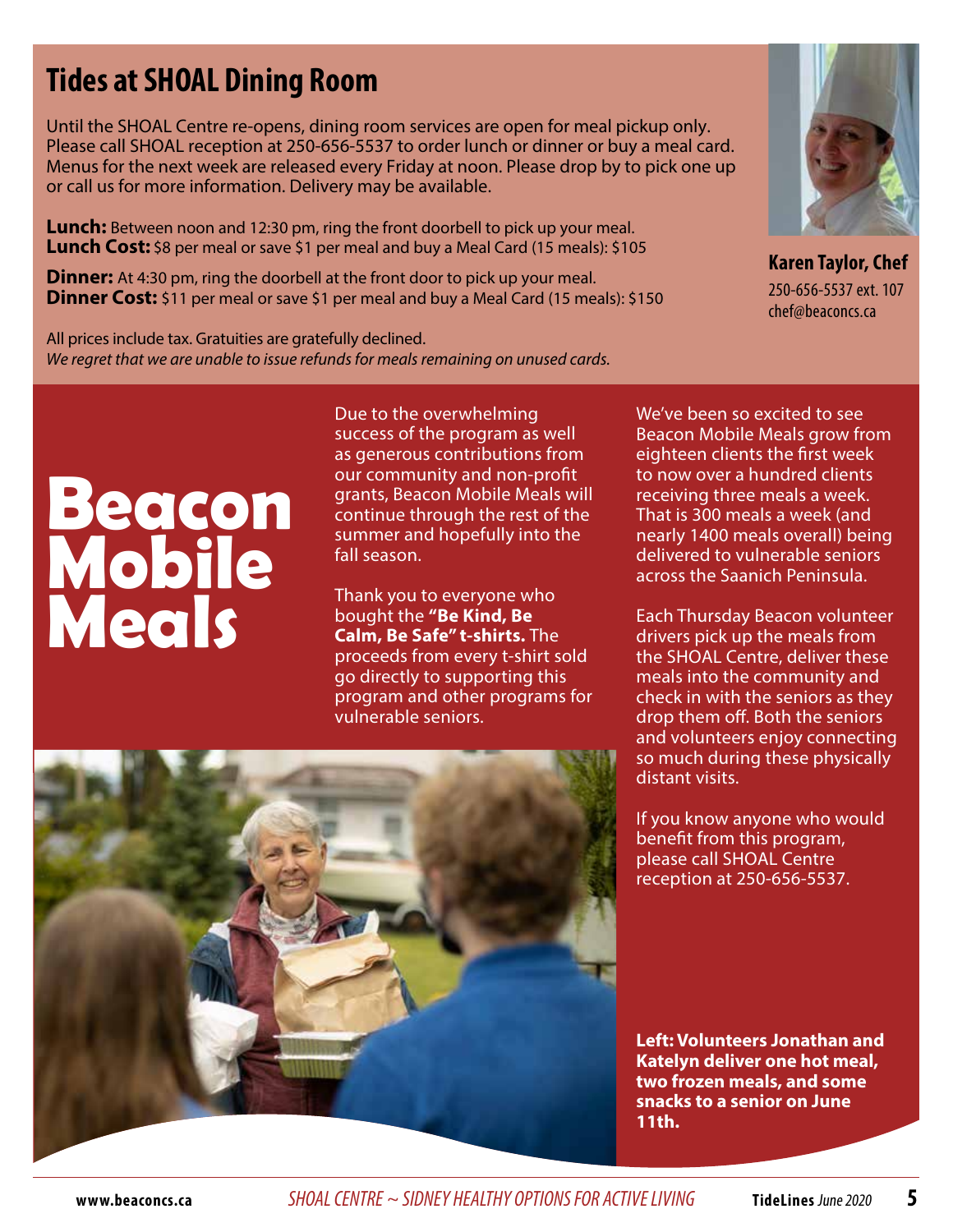

# **Volunteer & YEP News**

**Sara Lawton, Volunteer Services & YEP Coordinator**  778-426-8767

slawton@beaconcs.ca

## **Volunteer Update**

We are so lucky at Beacon to have such loyal and dedicated volunteers. Despite the recent shut down we have managed to keep our existing volunteers engaged and had new volunteers join the team. We have had successful Zoom meetings with volunteers to plan the new normal and how to provide programs in this new reality.

## **Sidney Single Seniors**

**Until we get the "all clear" from the authorities, all our activities are suspended. However, if you are interested in learning more about our group, please phone: Gail Smith 250-893-9764 or Gillian Else 250-656-3971. Once we get going again, you are welcome to attend one meeting and one social function before having to join. Annual membership fee is \$20.00.** 

If you are you 55 or older and single (or a caregiver of a partner who is housebound or in long term care) and wish to start meeting people and socializing more, the "Sidney Single Seniors 55+" might be just the perfect thing for you. There are presently about 120 members, both men and women, from the Saanich Peninsula. We have been operating since 2003, under the umbrella of Beacon Community Services.

Our activities include monthly meetings (usually with a guest speaker), meals at local restaurants, cruises, ferry trips, picnics and BBQs, tours of places of interest, drop-in coffee sessions, morning walks, 5-pin bowling, putting at "The Ridge", trips to the Chemainus Theatre Festival etc.



# **Community News**

#### **Deb Greenaway, Community Services Coordinator**

778-426-8768 dgreenaway@beaconcs.ca

## **Good Food Box**

*Saanich Peninsula's affordable produce box* \*\*NOTE: This service runs every other Wednesday. The deadline for ordering is one week before delivery. \*\*

Quality, fresh, local, seasonal, organic and conventional produce available to all Saanich Peninsula residents for reasonable prices! Orders will be delivered to SHOAL every other Wednesday. Home delivery may be available. Deadline for orders is the Wednesday prior to delivery. Call SHOAL reception (250-656-5537) for more information and to order.

## **\*\*Now at SHOAL\*\*Team Heart Apparel**

**Since moving the fundraiser to SHOAL, we've sold nearly 300 shirts. Thank you all so much for your contribution to this fundraiser for vulnerable seniors.** 

Get your "Be Kind Be Calm Be Safe" Heart t-shirts and polos through the SHOAL Centre. All proceeds go in support of our programs for isolated seniors.

Available sizes are S-3XL, in white or black. T-shirts are \$25 and polos are \$35; all proceeds go to supporting local vulnerable seniors. Call 250-656-5537 or email bkindbcalmbsafe@gmail.com to order.



**Some of our care home residents with the signs they created. It is one of the ways to send messages to loved ones during physical distancing.**



**Sidney Town Crier Kenny Podmore and SHOAL Centre staff show off the "Be Kind, Be Calm, Be Safe" t-shirts and polos now available.**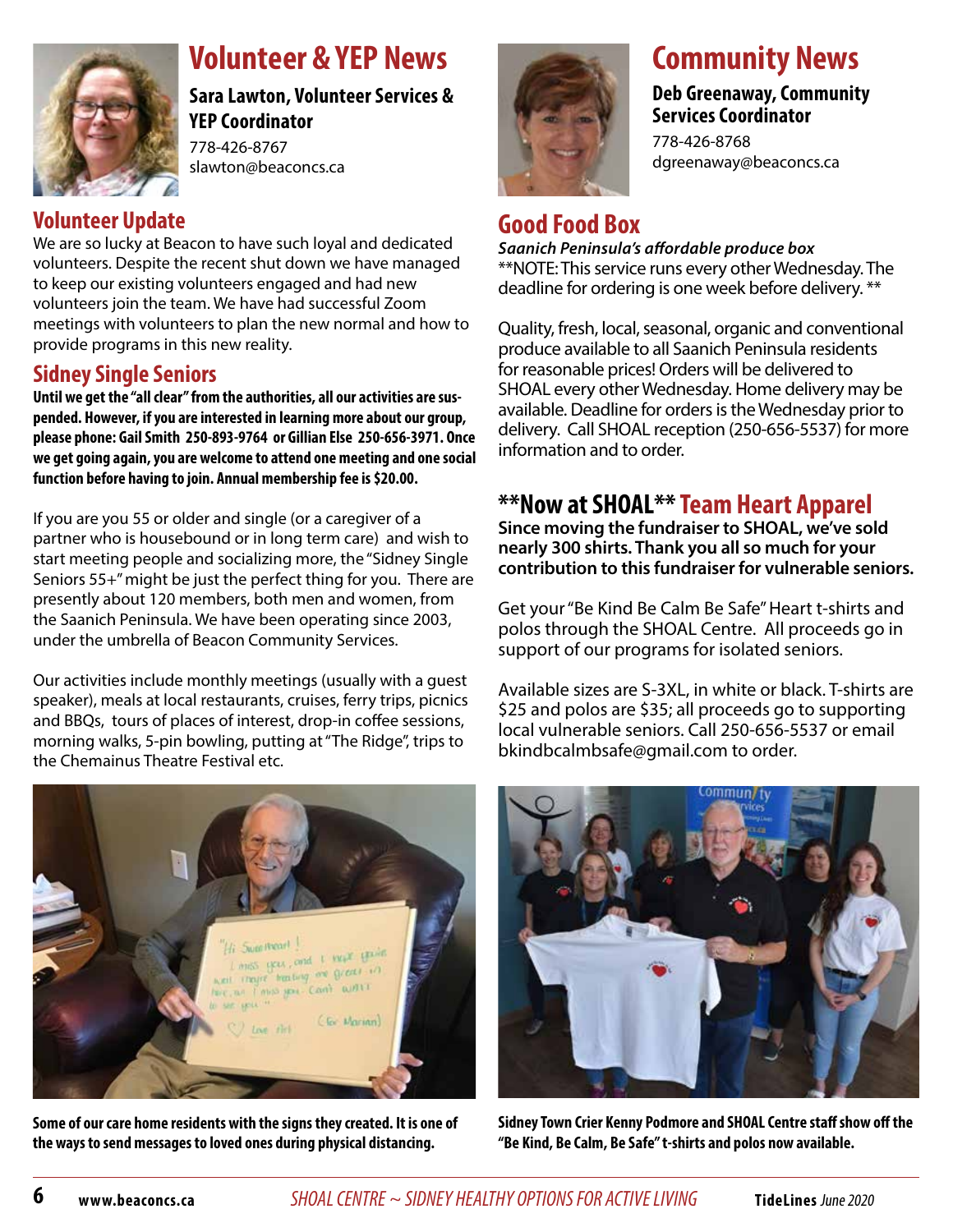

# *SPOTLIGHT ON*

# **Cybercrime, Scams, and Fraud during COVID-19**

As COVID-19 continues to spread, criminals are exploiting the health crisis to facilitate fraud and cybercrime. They are trying to profit from people's fear and reliance on technology. Seniors should be cautious of potential COVID-19 scams and other cyber threats involving websites, emails, texts and calls.

#### **The Saanich Peninsula Community Response Network (SPCRN) wants you to know the following information from the Canadian Anti-Fraud Centre about fraudsters posing as:**

- Cleaning or heating companies offering duct cleaning of air filters to protect from COVID-19.
- Hydro/power companies threatening to disconnect power for non-payment.
- Public Health staff giving false results telling people they have tested positive for COVID-19; tricking people into giving their BC Services card (CareCard) and credit card numbers for a prescription.
- Red Cross or other charities, offering free PPE (Personal Protective Equipment) for a donation.
- Private companies offering fast COVID-19 tests for sale.
- Government departments sending out coronavirus themed phishing emails; tricking people into opening malicious attachments; revealing personal and financial details.
- CDC (Centre for Disease Control) or WHO (World Health Organization) staff offering fake lists for sale of infected people in your neighbourhood.
- Door-to-door sales people selling household decontamination services.
- Financial advisors pressuring people to invest in hot stocks related to the disease or offering financial aid and/or loans.

# **Protect Yourself**

- **Do not click on any suspicious links or attachments in emails or texts.**
- **Do not be pressured into providing personal information or money.**

 **Follow up with individuals, companies or charities using verified contact information that you find on their official website.**

 **Make sure you have antivirus software installed and keep your operating system up to date.**

# **If You Suspect You've been a Victim of a Scam or Fraud...**

If you become aware of or have been the victim of fraud or cybercrime, including COVID-19 scams and cyber threats:

- 1. **Gather all documents**, messages, emails, receipts that relate to the fraud.
- 2. **Contact your local police:** Sidney/North Saanich RCMP (250-656-3931) or Central Saanich Police (250-652-4441)
- 3. **Communicate** with your financial institution, any other relevant government agency (Passport Canada, Service Canada, ICBC etc.) or service provider.
- 4. **Call the Canadian Anti-Fraud Centre** (1-888-495- 8501, M-F from 7 am to 1:45 pm) or use their Fraud Reporting System (www.antifraudcentre.ca).